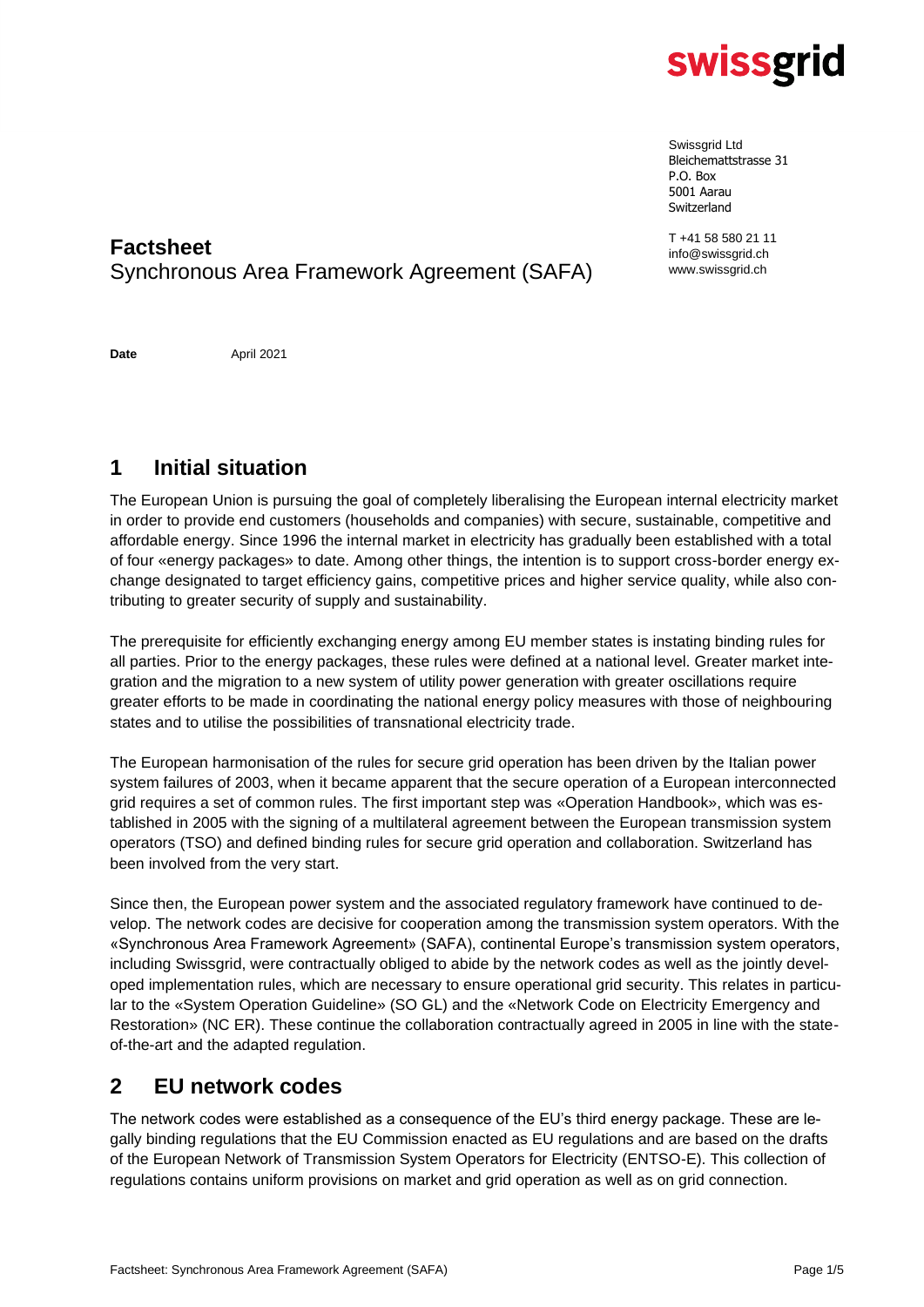# **swissgrid**

The following network codes came into force:

- 2015/1222 Capacity allocation and congestion management (CACM)
- 2016/631 Requirements for generators (RfG)
- 2016/1388 Demand connection (DCC)
- 2016/1447 Grid connection of high voltage direct current systems (high-voltage direct current connections, HVDC)
- 2016/1719 Forward capacity allocation (FCA)
- 2017/1485 System operation (SO GL)
- 2017/2195 Electricity balancing (EB GL)
- 2017/2196 Electricity emergency and restoration (NC ER)

#### **Overview: Thematic assignment of the network codes**



**Legally binding for Switzerland Implementation through SAFA** 

**Exclusion clause for Switzerland** 

Switzerland was also involved in developing the network codes. As a member of ENTSO-E, Swissgrid makes significant contributions in consultation with the Swiss electricity industry in this respect. The aim of the network codes is to establish the technical conditions for an efficient and open EU internal market in electricity. Network codes therefore do not just affect the transmission system operators, but also generators, distribution system operators (DSO) and all key players in the electricity system.

The market-based network codes CACM, FCA, EB GL and the operational SO GL are formally referred to as «guidelines». Legally, they are just as binding as the network codes. The reason for the formal distinction is that guidelines contain provisions that are not directly enforceable. In addition, they require further implementation rules and delegate certain decisions to the national supervisory authorities or transmission system operators.

As mentioned above, network codes and guidelines are European law, but, for system-related reasons, some sections also apply in Switzerland.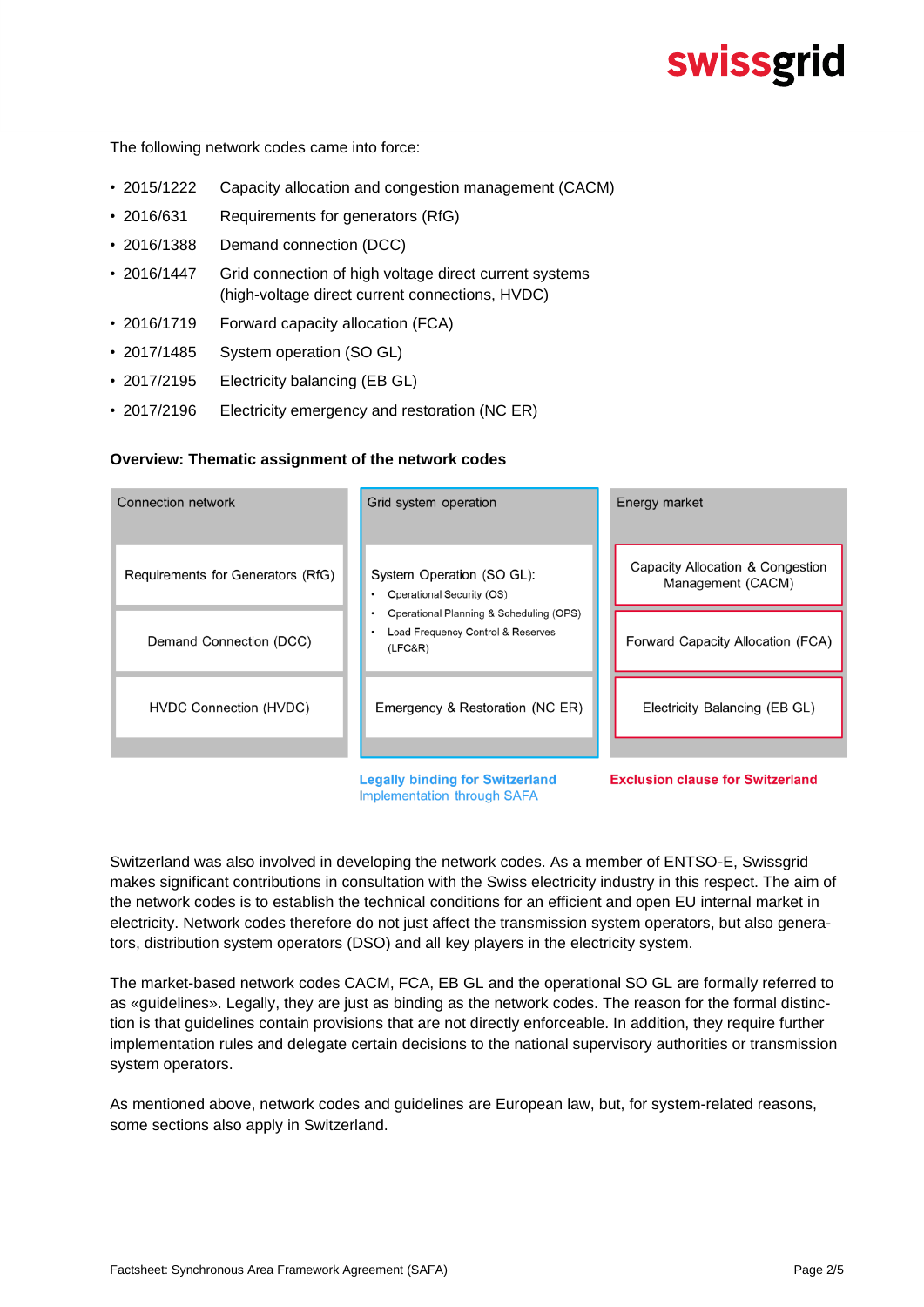# swissgrid

#### **3 What is a «synchronous area»?**

ENTSO-E represents 42 transmission system operators from 35 countries. The countries comprise five synchronous areas and two isolated island systems (Cyprus and Iceland).

Synchronous areas are groups of countries that are connected via their respective grids and in which the alternating current has a synchronous cycle with a frequency of 50 Hertz (i.e. 50 cycles per second). The largest synchronous area is the continental European interconnected grid, which also includes the Swissgrid grid. Swissgrid sets the frequency requirement in this area. 1958 marks the year in which this interconnected grid was established, when the German, French and Swiss grids were connected in the «Star of Laufenburg». Today, this continental European interconnected grid extends from Portugal to Denmark and Turkey. Other synchronous zones are the northern European, British, Irish and the Baltic interconnected grid. The individual synchronous zones are connected by direct current cables.

The members of the individual synchronous zones also regularly publish coordinated grid development plans. These identify new electricity connections that will be required throughout Europe in the future.

The benefits of synchronous areas include, among other things:

- A more robust power system
- Cross-border optimisation of ancillary services leads to greater grid security and lower costs
- Mutual assistance in case of system disturbances

A «synchronous area» is usually divided into several control areas for which a transmission system operator takes on the role of control area operator. The task of control area operator includes the coordination of balancing capacity to be kept available so that the system frequency across the entire interconnected grid can be held constant even in the event of larger deviations between utility power generation and electricity consumption, and so that congestion can be mitigated.

#### **4 System Operation Guideline and Network Code on Electricity Emergency and Restoration**

The «System Operation Guideline» (SO GL) and the «Network Code on Electricity Emergency and Restoration» (NC ER) contain the provisions that affect grid operation and are therefore part of the SAFA.

#### **4.1 SO GL – Key objectives and contents**

The SO GL aims to harmonise requirements for transmission system operators, distribution system operators and significant grid customers. This is necessary to establish a clear legal framework for grid operation and facilitate EU-wide energy exchange. In addition, it aims to ensure the security of the system, the availability of the necessary data and information and their exchange between the transmission system operators as well as between the transmission system operators and all other stakeholders. Moreover, the objective is to support the integration of renewable sources of energy, enable more efficient grid utilisation and promote competition in the interests of the consumer.

Common provisions with minimum requirements for grid operation, the cross-border cooperation between the transmission system operators and the use of the relevant characteristics of the connected distribution system operators and significant grid customers are critical for the operational security of the interconnected power system.

The transformation of the EU's power market requires the formalised coordination of the transmission system operators. The provisions in this regulation for grid operation provide for an institutional framework that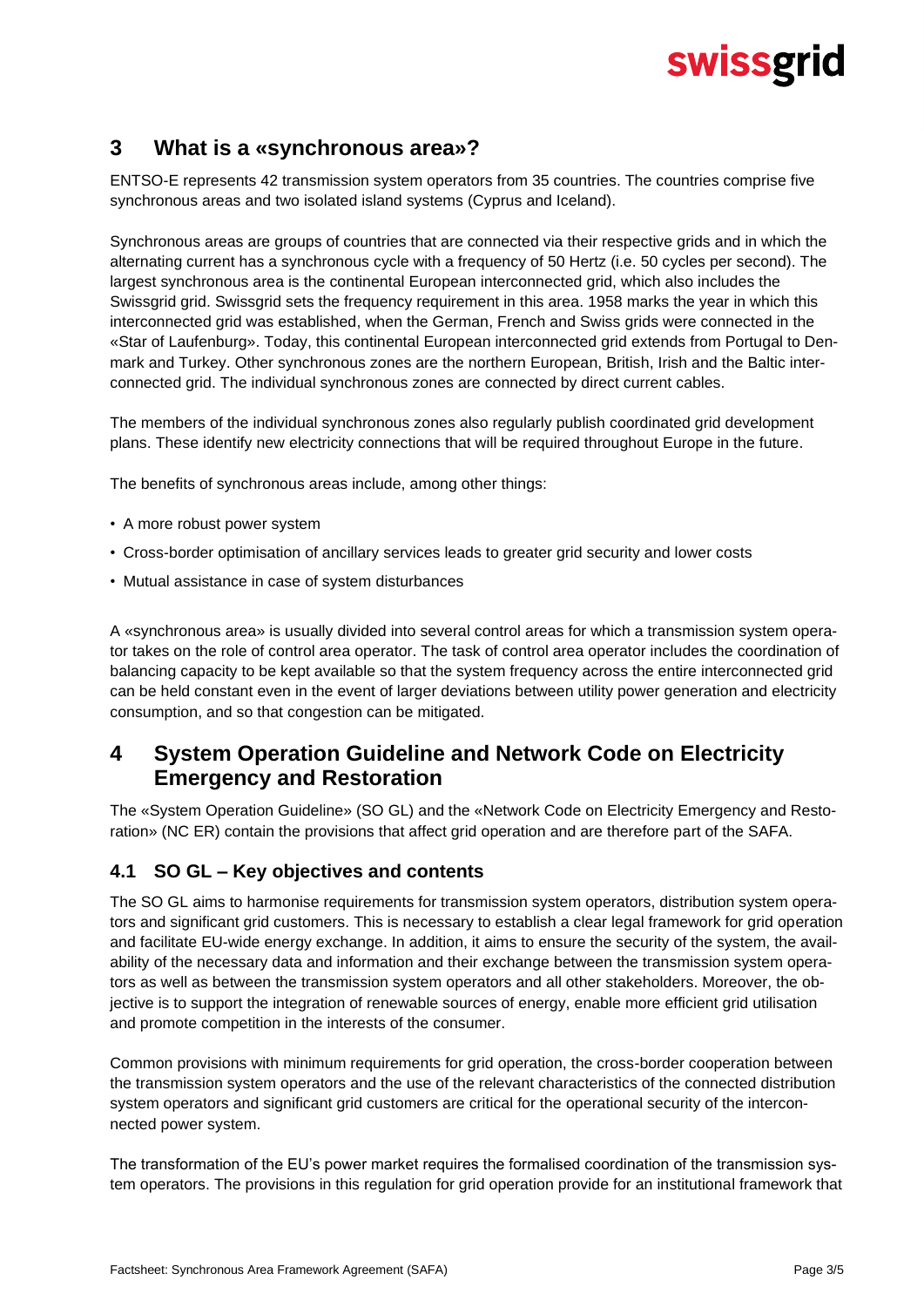# swissgrid

is expected to enable better coordination between the transmission system operators and also obliges transmission system operators to cooperate with regional security coordinators (RSCs). The common provisions on the deployment of the RSCs and their tasks defined in the regulation are a first step towards enhanced regional cooperation and integration in grid operation.

RSCs are expected to provide recommendations to the transmission system operators in the capacity calculation region for which they were deployed. The transmission system operator has the right to decide whether to follow the RSC's recommendations. The respective transmission system operator therefore remains responsible for maintaining operational security in their control area.

#### **4.2 NC ER – Key objectives and contents**

The NC ER aims to harmonise requirements for technical and organisational measures to prevent the spread or amplification of a failure in a national grid and the spread of disturbances or blackout states to other grids. In addition, harmonised procedures are required, which transmission system operators apply to return the grid to the warning or normal state following the spread of a disturbance or a blackout state.

Among other things, the regulation requires every transmission system operator to develop a system defence plan and a restoration plan in the following three phases:

- A conceptual phase to define the precise contents of the plan
- An implementation phase in which all the necessary resources and services for actioning the plan are defined and introduced
- An activation phase in which one or more measures of the plan are applied in the operation

Harmonising the provisions for the development of the transmission system operators' system defence and restoration plans is intended to ensure the effectiveness of these plans across the entire EU.

The transmission system operators are expected to ensure that energy transactions continue to be executed in an emergency, blackout or restoration state. In addition, market activities and the associated procedures should only be suspended if no alternatives are available. Clear, objective and harmonised conditions under which energy transactions can be suspended and subsequently resumed are to be defined.

### **5 SAFA and «Swiss clause»**

Among other things, the SO GL requires all transmission system operators to develop «Synchronous Area Framework Agreements» (SAFA). As part of the implementation of the SO GL and the replacement of the previous Operation Handbook, all continental European transmission system operators signed the SAFA in March 2019. SAFA contains a collection of principles and rules for operating the continental European synchronous area. It defines general rules of collaboration between the transmission system operators, incl. the implementation of Article 13<sup>1</sup> of the SO GL on the collaboration between the EU transmission system operators and non-EU transmission system operators, among other things.

As an electricity agreement has still not been reached between Switzerland and the EU, the adoption of SO GL and NC ER by Swissgrid is a complex process that cannot be taken for granted. Without an electricity agreement, Swissgrid is also excluded from the interconnection in the electricity market, which is regulated in the CACM guideline. But the SO GL refers to processes defined in the CACM guideline (capacity

<sup>1</sup> Art. 13 SO GL: **Agreements with transmission system operators who are not subject to this regulation:** Where a synchronous area encompasses both Union and third country transmission system operators, all Union transmission system operators in that synchronous area shall endeavour to conclude with the third country transmission system operators not bound by this Regulation an agreement setting the basis for their cooperation concerning secure system operation and setting out arrangements for the compliance of the third country transmission system operators with the obligations set in this Regulation.